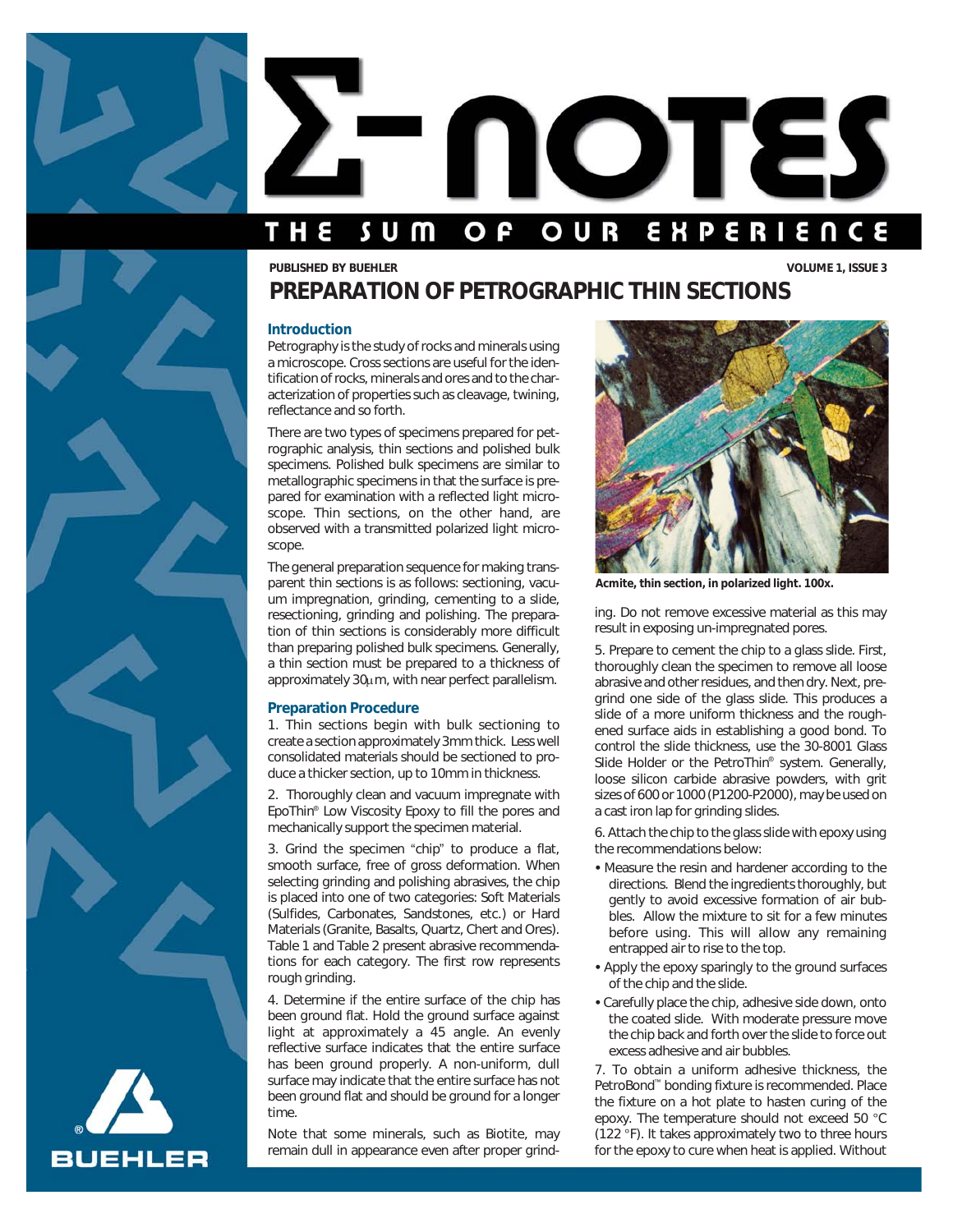

the application of heat, thin sections may take 40-48 hours to cure properly depending on the ambient temperature.

8. Resection the specimen to reduce the thickness of the chip and minimize grinding time. Re-sectioning can be accomplished by using an IsoMet® Precision Saw or the PetroThin® Thin Sectioning System. When using an IsoMet® Precision Saw, a vacuum chuck (11-1188) is recommended for securing the glass slides.

9. Continue the preparation process using the methods outlined in Tables 1 and 2. To prevent overgrinding of the chip, the slide can be placed in a Thin section slide holder (30-8000). This device has boron carbide stops, which prevent grinding past 75µm thickness including the cement layer.

10. Examine the specimen using transmitted light once it has been ground to the desired thickness.

11. Continue the preparation sequence by polishing the specimen. A polished thin section can be examined with either a transmitted or reflected light microscope. Other advantages of a polished thin section include the following:

- Mineral hardness may be determined
- Chemical tests can be performed on the polished surface
- The time consuming procedure used for applying the cover glass is eliminated

| Table 1. Abrasives for the Preparation of Soft Materials |                                                |                                                                    |  |
|----------------------------------------------------------|------------------------------------------------|--------------------------------------------------------------------|--|
| Surface                                                  | <b>Abrasive/Size</b>                           | Lubricant                                                          |  |
| CarbiMet <sup>®</sup><br><b>Abrasive Disc</b><br>OR      | 240-600 (P280-<br>P1200) grit SiC              | Water                                                              |  |
| Cast Iron Lap                                            | 600-1000 (P1200-<br>P2000) grit SiC            | Water mixed with<br>CoolMet <sup>®</sup> (50:50)<br>or lapping oil |  |
| UltraPol™                                                | 6um diamond paste                              | MetaDi <sup>®</sup> Fluid or<br>lapping oil                        |  |
| UltraPol™                                                | 1um diamond paste                              | MetaDi® Fluid or<br>lapping oil                                    |  |
| MasterTex <sup>®</sup>                                   | MasterPrep <sup>®</sup><br>0.05 <sub>u</sub> m | <b>Distilled water</b>                                             |  |

## *Table 2. Abrasives for the Preparation of Hard Materials*

| <b>Surface</b>                                 | <b>Abrasive/Size</b>        | Lubricant                                   |
|------------------------------------------------|-----------------------------|---------------------------------------------|
| <b>UltraPrep™</b> metal<br>bonded diamond disc | 125-45um<br>diamond         | Water                                       |
| ApexHercules™ H                                | 9um diamond                 | MetaDi <sup>®</sup> Fluid                   |
| ApexHercules™ S                                | <b>6um</b> diamond          | MetaDi <sup>®</sup> Fluid                   |
| TexMet <sup>®</sup> 1500                       | 3um diamond paste           | MetaDi <sup>®</sup> Fluid<br>or lapping oil |
| UltraPol™                                      | MicroPolish <sup>®</sup> II | Distilled water                             |
|                                                | 0.3 <sub>u</sub> m          |                                             |

# *Automation*

Grinding and polishing thin sections by hand requires a great deal of expertise and time. Grinding by hand also tends to favor one side or the other of the thin section, eventually making one side thinner.

The PetroThin® system is self contained consisting of a diamond cutting blade, a diamond grinding wheel, and a vacuum chuck that accepts five sizes of glass slides. Two precision micrometers are used for controlling cutting and grinding of the thin section.

To grind the thin section, it is moved into the path of the grinding wheel as the micrometer accurately advances the thin section. Depending on the hardness and the friability of the specimen, 10-20µm of the specimen surface can be removed in one pass.

## *Ultra-Thin Section Preparation*

Very fine grain materials consist of crystals that are smaller than 30µm in size. In that case, the typical thin section may contain several layers of the fine crystals and obscure microscopic observations. In order to best examine such a specimen, it is sometimes necessary to prepare ultra-thin sections.

Conventionally grinding the thin section further is unsuitable because at this thickness even light pressure can destroy the specimen. Instead, vibratory polishing is recommended. The vibratory polishing method is very gentle and removes material very slowly. Generally, specimens are polished with fine abrasives, such as  $1\mu$ m diamond, on a TexMet® 1500 Pad, or with sub-micron size alumina on a MicroCloth® Pad using a VibroMet® 2 Vibratory Polisher.

## *Equipment\**

IsoMet® Family of Linear Precision Saws PetroBond® Thin Section Bonding Fixture PetroThin® Thin Sectioning System VibroMet® 2 Vibratory Polisher

### *Consumables\**

| IsoMet <sup>®</sup> Diamond Wafering Blade                                                                                                                 |
|------------------------------------------------------------------------------------------------------------------------------------------------------------|
| EpoThin <sup>®</sup> Low Viscosity Epoxy                                                                                                                   |
| <b>UltraPrep™ Diamond Discs</b>                                                                                                                            |
| ApexHercules <sup>™</sup> H & S Diamond Grinding Discs                                                                                                     |
| CarbiMet <sup>®</sup> Abrasive Discs                                                                                                                       |
| TexMet <sup>®</sup> 1500                                                                                                                                   |
| UltraPol™                                                                                                                                                  |
| MetaDi <sup>®</sup> Fluid                                                                                                                                  |
| MasterTex <sup>®</sup> Polishing Cloth                                                                                                                     |
| MasterPrep® Alumina Polishing Suspension                                                                                                                   |
| MicroPolish® II 0.3µm Deagglomerated Alumina                                                                                                               |
| *For a complete listing of Buehler Equipment and Consumables, please refer to<br>Buehler's Equipment Buyer's Guide and Buehler's Consumables Buyer's Guide |

#### *BUEHLER LTD.*

41 Waukegan Road • Lake Bluff, Illinois 60044 Tel: (847) 295-6500 • Fax: (847) 295-7942 1-800 BUEHLER (1-800-283-4537) Web Site: http://www.buehler.com • Email: info@buehler.com

### *BUEHLER GmbH*

In der Steele 2 • 40599 Düsseldorf Postfach 16 03 55 • 40566 Düsseldorf Telefon: (+49) 0211/974100 • Telefax: (+49) 0211/9741079 Web Site: http://www.buehler-met.de • Email: info@buehler-met.de

#### *BUEHLER SARL*

Miniparc de Dardilly, Bát. 0 3, Chemin du Jubin • 69570 Dardilly-France Téléphone: (+33) (04) 37 59 81 20 Télécopie: (+33) (04) 37 59 81 29 Web Site: http://www.buehler.fr • Email: info@buehler.fr

#### *BUEHLER UK*

101, Lockhurst Lane • Coventry • CV6 5SF Telephone: (+44) (0) 24 7658 2158 Fax: (+44) (0) 24 7658 2159 Web Site: http://www.buehler.co.uk • Email: sales@buehler.co.uk

#### *BUEHLER CANADA*

9999 Highway 48 • Markham, Ontario L3P 3J3 Telephone: (905) 201-4686 • Fax: (905) 201-4683 Sales Telephone: 1-800-268-3593 • Email: info@buehler.ca

## *BUEHLER ASIA*

5/F Vogue Centre • 696 Castle Peak Road Lai Chi Kok, Kowloon • Hong Kong, SAR, China Telephone: (852) 2307 0909 • Fax: (852) 2307 0233